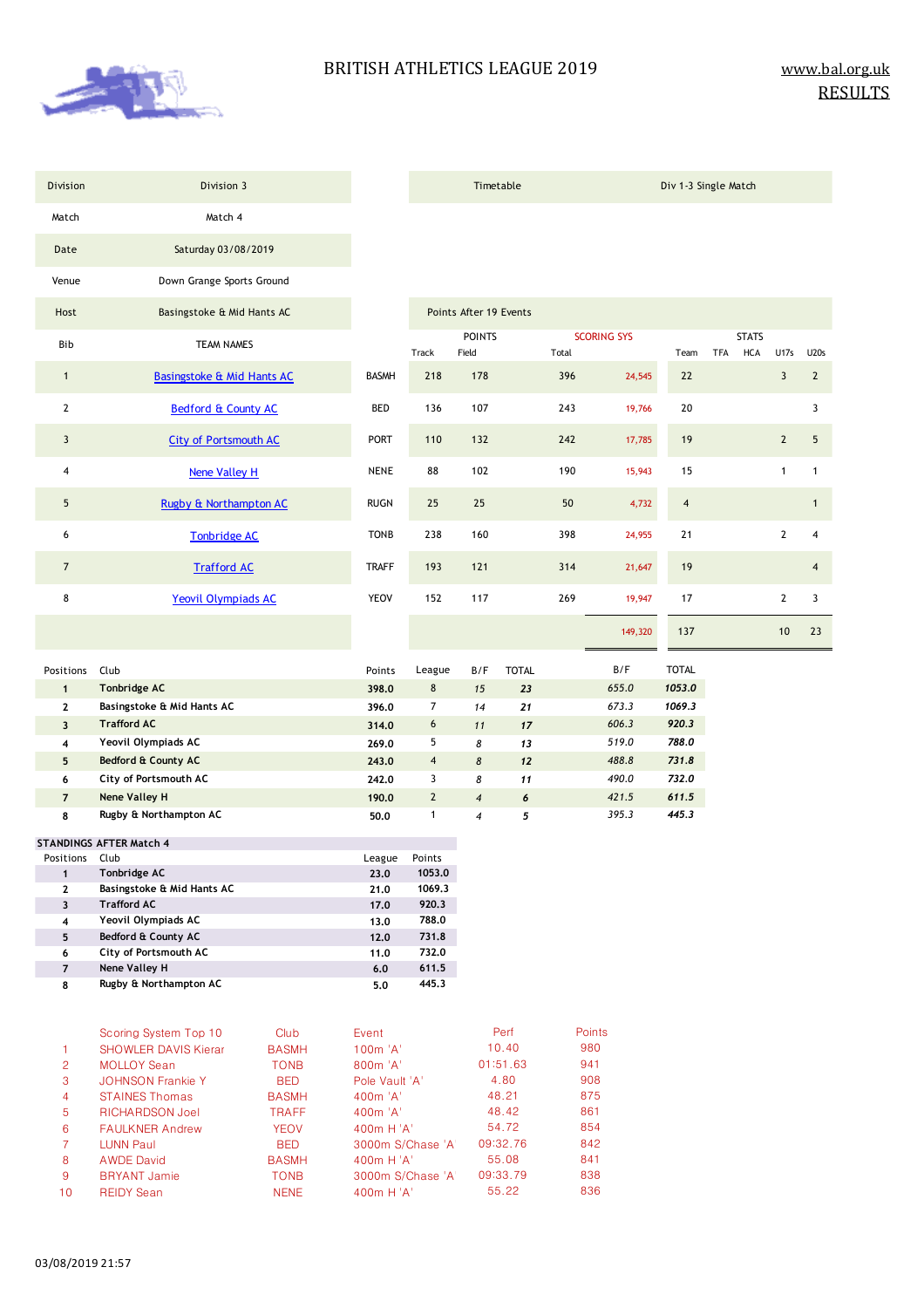

### BRITISH ATHLETICS LEAGUE 2019 Track RESULTS

### T1 **400m H 'A'** T1 **400m H 'B'** Posn Bib Athlete Club Perf Posn Bib Athlete Club Perf 8 FAULKNER Andrew YEOV 54.72 854 1 11 HAZELL Ben BASMH 58.79 714 1 AWDE David BASMH 55.08 841 2 77 HOPKINS Lawrence TRAFF 61.14 639 4 REIDY Sean NENE 55.22 836 3 66 FULLBROOK David Y TONB 63.23 576 4 7 MITCHELL Jordan TRAFF 59.45 693 4 44 PHELAN Alastair NENE 63.38 571 5 SAUNDERS Thomas RUGN 59.63 687 5 88 ISAACS Henry YEOV 71.90 346 2 POWELL Thomas BED 61.36 632 6 22 BENEDICKTER Peter BED 75.11 275 3 KASPARIS Stevie Y PORT 63.84 558 7 6 ELLIS Michael TONB 66.84 473 8 T2 **800m 'A'** T2 **800m 'B'** Posn Bib Athlete **Club** Perf Posn Bib Athlete Club Perf Posn Bib Athlete Club Perf Posn Bib Athlete Club Perf Perf<br>1 6 MOLLOY Sean TONB 01:51.63 941 1 66 WEATHERSEED Miles TONB 01:55 6 MOLLOY Sean TONB 01:51.63 941 1 66 WEATHERSEED Miles TONB 01:55.65 821 1 SHARMAN-NEWELL Reece X BASMH 01:58.20 750 2 11 SYCKELMOORE Thomas BASMH 01:56.08 808 2 BRAY Matthew BED 01:59.16 724 3 33 POCOCK Harrison PORT 01:57.53 768 8 HARDING Samuel YEOV 02:00.92 678 4 22 THORNLEY Christopher BED 01:58.12 752 7 LEWIS Rushwan Y TRAFF 02:06.65 541 5 88 BISS Michael YEOV 02:00.33 693 3 KASPARIS Stevie Y PORT 02:36.35 104 6 77 MARCROFT Greg TRAFF 02:01.81 656 7 8 T3 **100m 'A'** Wind = Hand T T3 **100m 'B'** Wind = -1.5 Posn Bib Athlete Club Perf Posn Bib Athlete Club Perf 1 SHOWLER DAVIS Kieran BASMH 10.40 980 1 66 BACHORSKI Anton Y TONB 11.26 686 2 8 ALVAREZ Matthew Y YEOV 10.90 801 2 77 NGUIE Sagesse Y TRAFF 11.30 674 6 LENNARD Jack TONB 11.00 768 3 11 CORBIN Rian BASMH 11.47 623 3 GRABMULLER Adam PORT 11.10 736 4 33 GABBIDON Jamie PORT 11.56 598 4 OKOH Gideon NENE 11.10 736 5 55 NALUS Jaime Y RUGN 11.61 584 7 BROWN Rivaldo TRAFF 11.10 736 6 88 GUY Henry X YEOV 12.34 402 5 SESAY Adel RUGN 11.20 704 7 22 MIIENAMBOLO Steven Y BED 12.63 341 2 MOZOBO John BED 11.70 559 8 44 JONES Abraham Y NENE 13.68 169 T4 **3000m S/Chase 'A'** T4 **3000m S/Chase 'B'** Posn Bib Athlete Club Perf Posn Bib Athlete Club Perf 2 LUNN Paul BED 09:32.76 842 1 66 ELLIS Michael TONB 09:44.07 799 6 BRYANT Jamie TONB 09:33.79 838 2 22 EMMERSON Craig BED 10:28.69 640 8 SOMMERVILLE Sam YEOV 10:02.99 729 3 88 HAWKINS Robbie YEOV 11:34.36 440 7 O'MEARA Simon TRAFF 10:27.36 644 4 11 HICKEY Michael BASMH 13:37.18 172 1 BOWERMAN Tom BASMH 10:45.07 586 5 4 MACDONALD James NENE 12:25.67 312 6 7 8 T5 **110m H 'A'** Wind = -1.2 T5 **110m H 'B'** Wind = -1.7 Posn Bib Athlete Club Perf Posn Bib Athlete Club Perf 1 6 CHURCH Lewis TONB 15.18 834 1 11 HAZELL Ben BASMH 16.59 681 1 BONIFAS Ryan BASMH 15.70 776 2 88 FAULKNER Andrew YEOV 17.40 600 7 MITCHELL Jordan TRAFF 16.62 678 3 77 HOPKINS Lawrence TRAFF 18.88 465 4 4 REIDY Sean **NENE** 16.63 677 4 66 HOOKWAY Alex **TONB** 19.27 432 5 SAUNDERS Thomas RUGN 17.69 572 5 22 STEEL Daniel BED 20.05 369 8 CROUCHER Jamie YEOV 19.62 403 6



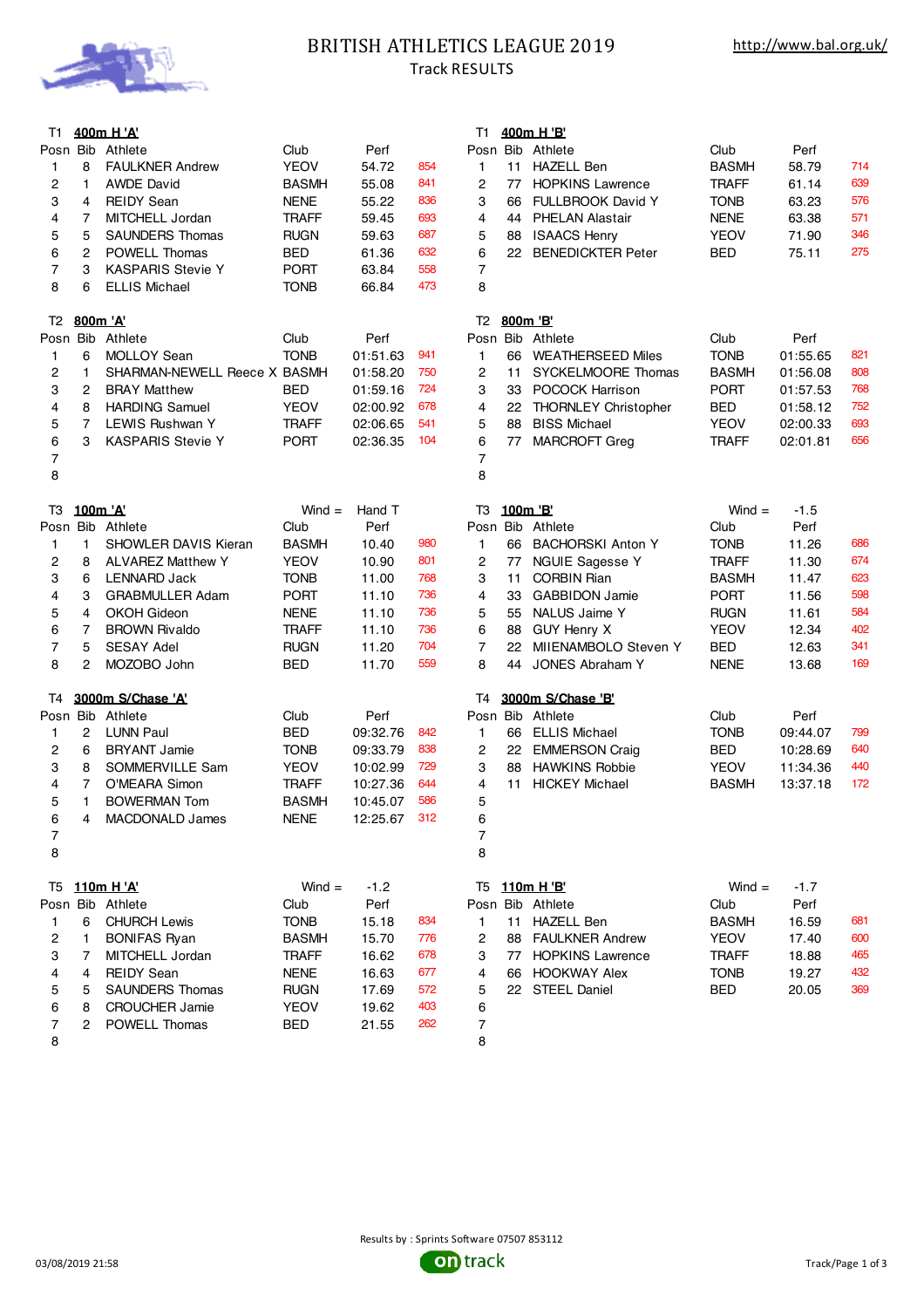

## BRITISH ATHLETICS LEAGUE 2019 Track RESULTS

| T6             | <u>400m 'A'</u> |                             |              |          |     | T6                      |                | 400m 'B'                  |              |          |     |
|----------------|-----------------|-----------------------------|--------------|----------|-----|-------------------------|----------------|---------------------------|--------------|----------|-----|
|                |                 | Posn Bib Athlete            | Club         | Perf     |     |                         |                | Posn Bib Athlete          | Club         | Perf     |     |
| $\mathbf{1}$   | $\mathbf{1}$    | <b>STAINES Thomas</b>       | <b>BASMH</b> | 48.21    | 875 | $\mathbf{1}$            |                | 77 INGLEY Reece           | <b>TRAFF</b> | 49.35    | 802 |
| 2              | $\overline{7}$  | <b>RICHARDSON Joel</b>      | <b>TRAFF</b> | 48.42    | 861 | 2                       | 66             | <b>MURPHY Ben</b>         | <b>TONB</b>  | 50.08    | 757 |
| 3              | 6               | <b>COLLINS Lewis</b>        | <b>TONB</b>  | 49.28    | 806 | 3                       | 11             | <b>RICHARDSON Harry Y</b> | <b>BASMH</b> | 50.15    | 753 |
| $\overline{4}$ | 3               | POCOCK Harrison             | <b>PORT</b>  | 50.32    | 743 | 4                       | 33             | <b>DODD Edward</b>        | <b>PORT</b>  | 50.29    | 745 |
| 5              | $\overline{4}$  | <b>BROWN David</b>          | <b>NENE</b>  | 51.13    | 696 | 5                       |                | 22 STRANGE Joe            | BED          | 53.57    | 564 |
| $\,6$          | 2               | <b>THORNLEY Christopher</b> | <b>BED</b>   | 51.92    | 651 | 6                       | 88             | <b>HAWKINS Robbie</b>     | <b>YEOV</b>  | 55.04    | 493 |
| $\overline{7}$ | 8               | <b>HARDING Samuel</b>       | <b>YEOV</b>  | 53.81    | 552 | $\overline{7}$          | 44             | <b>DOWERS Russell</b>     | <b>NENE</b>  | 55.59    | 467 |
| 8              |                 |                             |              |          |     | 8                       |                |                           |              |          |     |
| T7             |                 | 1500m 'A'                   |              |          |     | T7                      |                | 1500m 'B'                 |              |          |     |
|                |                 | Posn Bib Athlete            | Club         | Perf     |     |                         |                | Posn Bib Athlete          | Club         | Perf     |     |
| 1              | $\overline{c}$  | DAVIES Benjamin             | <b>BED</b>   | 03:58.33 | 809 | $\mathbf{1}$            | 66             | <b>KINGSTON James Y</b>   | <b>TONB</b>  | 04:05.29 | 725 |
| 2              | 6               | <b>WEATHERSEED Miles</b>    | <b>TONB</b>  | 03:59.56 | 794 | $\overline{c}$          | 11             | <b>SLEMECK Frederick</b>  | <b>BASMH</b> | 04:05.34 | 724 |
| 3              | $\mathbf{1}$    | <b>BEEKS James</b>          | <b>BASMH</b> | 04:00.56 | 782 | 3                       |                | 22 JANES Jonathan         | <b>BED</b>   | 04:10.14 | 670 |
| 4              | 33              | <b>WALKER Thomas</b>        | <b>PORT</b>  | 04:06.87 | 707 | 4                       | $\overline{7}$ | <b>JONES Alex</b>         | <b>TRAFF</b> | 04:14.64 | 621 |
| 5              |                 | 77 SCIACCA Ryan             | <b>TRAFF</b> | 04:11.94 | 650 | 5                       | 3              | <b>DODD Edward</b>        | <b>PORT</b>  | 04:18.61 | 579 |
| $\,6$          | 8               | <b>MALLINSON George</b>     | <b>YEOV</b>  | 04:25.47 | 512 | 6                       | 88             | <b>MAYDEW Daniel X</b>    | <b>YEOV</b>  | 04:26.35 | 504 |
| $\overline{7}$ | 4               | <b>PHELAN Alastair</b>      | <b>NENE</b>  | 04:52.32 | 295 | $\overline{7}$          | 44             | <b>MACDONALD James</b>    | <b>NENE</b>  | 05:18.27 | 150 |
| 8              |                 |                             |              |          |     | 8                       |                |                           |              |          |     |
|                |                 |                             |              |          |     |                         |                |                           |              |          |     |
| T8             |                 | 200m 'A'                    | $Wind =$     | $-2.2$   |     | T8                      |                | 200m 'B'                  | $Wind =$     | $+0.0$   |     |
|                |                 | Posn Bib Athlete            | Club         | Perf     |     |                         |                | Posn Bib Athlete          | Club         | Perf     |     |
| $\mathbf{1}$   | $\overline{7}$  | <b>RICHARDSON Joel</b>      | <b>TRAFF</b> | 22.21    | 775 | $\mathbf{1}$            |                | 77 NGUIE Sagesse Y        | <b>TRAFF</b> | 22.28    | 764 |
| 2              | 6               | <b>LENNARD Jack</b>         | <b>TONB</b>  | 22.24    | 770 | $\overline{c}$          | 33             | <b>GRABMULLER Adam</b>    | <b>PORT</b>  | 22.64    | 709 |
| 3              | 8               | <b>ALVAREZ Matthew Y</b>    | <b>YEOV</b>  | 22.45    | 738 | 3                       | 66             | <b>BACHORSKI Anton Y</b>  | <b>TONB</b>  | 22.84    | 680 |
| 4              | 3               | NELSON Jacob X              | <b>PORT</b>  | 22.79    | 687 | $\overline{\mathbf{4}}$ | 88             | <b>FAULKNER Andrew</b>    | <b>YEOV</b>  | 23.39    | 602 |
| 5              | $\mathbf{1}$    | <b>OLLIVER Samuel X</b>     | <b>BASMH</b> | 22.91    | 670 | 5                       | 11             | <b>BOWGEN Deema Y</b>     | <b>BASMH</b> | 23.60    | 574 |
| 6              | 4               | <b>OKOH Gideon</b>          | <b>NENE</b>  | 23.65    | 568 | 6                       | 44             | <b>REIDY Sean</b>         | <b>NENE</b>  | 24.52    | 460 |
| $\overline{7}$ | $\overline{2}$  | OLUSANYA David              | BED          | 25.53    | 352 | $\overline{7}$          |                | 22 POWELL Thomas          | BED          | 26.12    | 296 |
| 8              |                 |                             |              |          |     | 8                       |                |                           |              |          |     |
| T <sub>9</sub> |                 | 5000m 'A'                   |              |          |     | T9                      |                | 5000m 'B'                 |              |          |     |
|                |                 | Posn Bib Athlete            | Club         | Perf     |     |                         |                | Posn Bib Athlete          | Club         | Perf     |     |
| $\mathbf{1}$   | 6               | <b>REILLY Kieran</b>        | <b>TONB</b>  | 14:53.70 | 833 | $\mathbf{1}$            |                | 66 COLE Ben               | <b>TONB</b>  | 14:56.35 | 825 |
| $\overline{c}$ | $\overline{7}$  | <b>CHARLES Thomas</b>       | <b>TRAFF</b> | 15:14.02 | 772 | 2                       |                | 22 BRODIE Harry Y         | <b>BED</b>   | 16:19.37 | 589 |
| 3              | $\mathbf{1}$    | <b>RAGAN Dave</b>           | <b>BASMH</b> | 15:15.07 | 769 | 3                       | 77             | <b>PREST Jeff</b>         | <b>TRAFF</b> | 16:35.72 | 547 |
| 4              | 4               | DAVIDSON Ewan               | <b>NENE</b>  | 15:24.49 | 741 | $\overline{\mathbf{4}}$ | 88             | <b>ASTINGTON Owen</b>     | <b>YEOV</b>  | 17:40.75 | 394 |
| 5              | 8               | SOMMERVILLE Sam             | <b>YEOV</b>  | 15:42.91 | 688 | 5                       | 11             | <b>WATKEYS Peter</b>      | <b>BASMH</b> | 17:56.85 | 360 |
| 6              | $\mathbf{2}$    | <b>HENDERSON Richard</b>    | <b>BED</b>   | 15:56.29 | 651 | 6                       |                | 44 PARKIN Paul            | <b>NENE</b>  | 21:15.30 | 60  |
| 7<br>8         | 3               | <b>SPRECKLEY Damian</b>     | <b>PORT</b>  | 17:23.25 | 433 | $\overline{7}$<br>8     |                |                           |              |          |     |

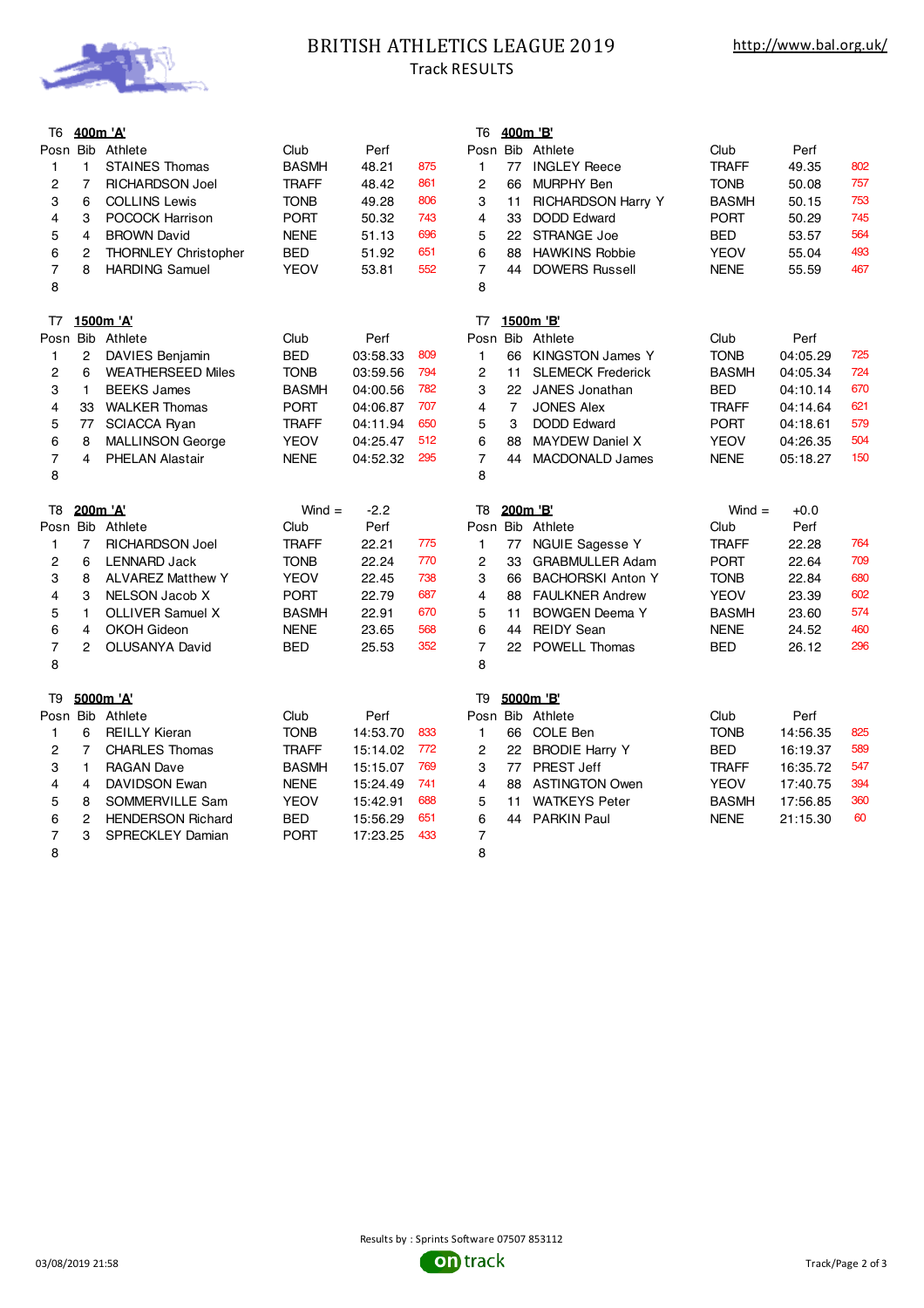

## BRITISH ATHLETICS LEAGUE 2019 Track RESULTS

# RELAYS T10 **4 x 100m Relay**

| Posn Bib |   |                       |                                 |                                 |                        |              | Perf  |     |
|----------|---|-----------------------|---------------------------------|---------------------------------|------------------------|--------------|-------|-----|
|          |   | <b>BOWGEN Deema Y</b> | OLLIVER Samuel X                | CORBIN Rian                     | SHOWLER DAVIS Kieran   | <b>BASMH</b> | 42.67 | 705 |
| 2        |   | <b>BROWN Rivaldo</b>  | FERRIS Dean Y                   | RICHARDSON Joel NGUIE Sagesse Y |                        | <b>TRAFF</b> | 42.95 | 677 |
|          | 6 | <b>LENNARD Jack</b>   | BACHORSKI Anton Y KENDALL Harry |                                 | <b>BRYAN Anthony</b>   | <b>TONB</b>  | 43.15 | 657 |
|          | 3 | <b>GABBIDON Jamie</b> | GRABMULLER Adam JURD Alfie X    |                                 | NELSON Jacob X         | <b>PORT</b>  | 43.22 | 651 |
| 5        | 8 | GUY Henry X           | ALVAREZ Matthew Y CLEMENTS Nick |                                 | <b>FAULKNER Andrew</b> | <b>YEOV</b>  | 44.19 | 560 |
| 6        | 4 | <b>BROWN David</b>    | WINCHESTER-WRIGH REIDY Sean     |                                 | OKOH Gideon            | <b>NENE</b>  | 45.41 | 457 |
|          | 2 | MOZOBO John           | OLUSANYA David                  | <b>CHAMBERS Rov</b>             | MIIENAMBOLO Steven Y   | <b>BED</b>   | 47.78 | 289 |
| 8        |   |                       |                                 |                                 |                        |              |       |     |
|          |   |                       |                                 |                                 |                        |              |       |     |
|          |   |                       |                                 |                                 |                        |              |       |     |

# T11 **4 x 400m Relay**

| Posn Bib       |     |                             |                                                 |                               |                      |              | Perf     |     |
|----------------|-----|-----------------------------|-------------------------------------------------|-------------------------------|----------------------|--------------|----------|-----|
|                | 6   | LENNARD Jack                | MURPHY Ben                                      | MOLLOY Sean                   | <b>COLLINS Lewis</b> | <b>TONB</b>  | 03:16.38 | 784 |
| $\mathcal{P}$  |     | AWDE David                  | SYCKELMOORE Thor RICHARDSON Harn STAINES Thomas |                               |                      | <b>BASMH</b> | 03:20.60 | 704 |
| 3              |     | <b>INGLEY Reece</b>         | RICHARDSON Joel LEWIS Rushwan Y JONES Alex      |                               |                      | <b>TRAFF</b> | 03:26.56 | 599 |
| 4              | -3  | <b>WALKER Thomas</b>        | <b>GALBRAITH Matthew DODD Edward</b>            |                               | POCOCK Harrison      | <b>PORT</b>  | 03:27.78 | 579 |
| 5 <sup>1</sup> | - 8 | <b>ALVAREZ Matthew Y</b>    | <b>FAULKNER Andrew</b>                          | <b>HARDING Samuel</b>         | <b>BISS Michael</b>  | <b>YEOV</b>  | 03:31.42 | 520 |
| 6              | 2   | <b>THORNLEY Christopher</b> | STRANGE Joe                                     | DAVIES Benjamin POWELL Thomas |                      | <b>BED</b>   | 03:33.96 | 482 |
|                |     |                             |                                                 |                               |                      |              |          |     |

7 8

03/08/2019 21:58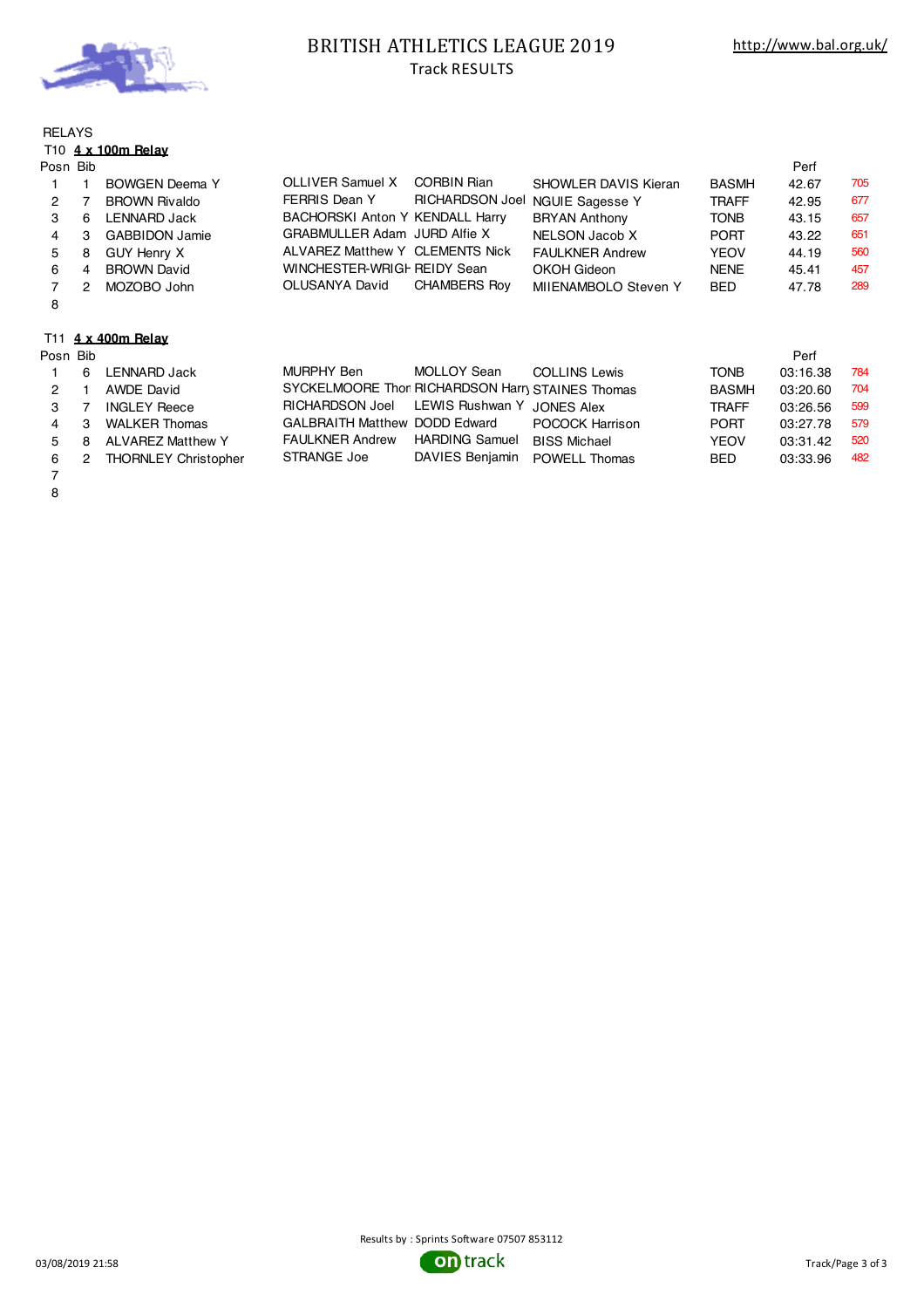### BRITISH ATHLETICS LEAGUE 2019 Field RESULTS

| F1.                 |                | Hammer 'A'                                |                             |                |         |            | F1                  |              | Hammer 'B'                        |                            |               |                        |            |
|---------------------|----------------|-------------------------------------------|-----------------------------|----------------|---------|------------|---------------------|--------------|-----------------------------------|----------------------------|---------------|------------------------|------------|
|                     |                | Posn Bib Athlete                          | Club                        | Perf           |         |            |                     |              | Posn Bib Athlete                  | Club                       | Perf          |                        |            |
| 1                   | 7              | <b>SARAIEV Sergii</b>                     | <b>TRAFF</b>                | 46.28          |         | 715        | 1                   | 77           | <b>MARTIN Michael</b>             | <b>TRAFF</b>               | 35.68         |                        | 598        |
| 2                   | 11             | FLITCROFT Joseph                          | <b>BASMI</b>                | 45.69          |         | 709        | $\overline{c}$      | $\mathbf{1}$ | DICKINSON John                    | <b>BASMI</b>               | 33.17         |                        | 568        |
| 3                   | 5              | <b>DAWES Michael</b>                      | <b>RUGN</b>                 | 43.37          |         | 685        | 3                   | 44           | <b>WAIN Andrew</b>                | <b>NENE</b>                | 22.80         |                        | 426        |
| 4                   | 2              | <b>WUIDART Jack</b>                       | <b>BED</b>                  | 43.07          |         | 681        | 4                   |              | 22 PACKMAN Graeme                 | <b>BED</b>                 | 18.04         |                        | 346        |
| 5                   | 8              | GIBB Ben                                  | <b>YEOV</b>                 | 40.98          |         | 659        | 5                   | 66           | <b>KENDALL Harry</b>              | <b>TONB</b>                | 17.66         |                        | 339        |
| 6                   | 4              | <b>ACHURCH Simon</b>                      | <b>NENE</b>                 | 40.46          |         | 653        | 6                   | 88           | POPE Jacob Y                      | <b>YEOV</b>                | 3.51          |                        |            |
| 7                   | 6              | <b>HARCOURT David</b>                     | <b>TONB</b>                 | 21.41          |         | 404        | 7                   |              |                                   |                            |               |                        |            |
| 8                   | 33             | <b>DAVEY Steven</b>                       | <b>PORT</b>                 | 18.36          |         | 352        | 8                   |              |                                   |                            |               |                        |            |
| F <sub>2</sub>      |                | Long Jump 'A'                             |                             |                |         |            | F <sub>2</sub>      |              | Long Jump 'B'                     |                            |               |                        |            |
|                     |                | Posn Bib Athlete                          | Club                        | Perf           | Wind    |            |                     |              | Posn Bib Athlete                  | Club                       | Perf          | Wind                   |            |
| $\mathbf{1}$        | 8              | <b>CLEMENTS Nick</b>                      | <b>YEOV</b>                 | 6.60           | $-3.2$  | 765        | 1                   | 88           | <b>SAUTER Toby Y</b>              | <b>YEOV</b>                | 6.19          | $-1.3$                 | 685        |
| 2                   | $\mathbf{1}$   | <b>BONIFAS Ryan</b>                       | <b>BASMI</b>                | 6.47           | $-1.6$  | 740        | $\overline{c}$      |              | 33 ROSAM George Y                 | <b>PORT</b>                | 6.16          | $-0.3$                 | 679        |
| 3                   | 3              | <b>MARGELIS Eimantas</b>                  | <b>PORT</b>                 | 6.34           | $-2.0$  | 714        | 3                   | 11           | STRUDWICK Joshua                  | <b>BASMI</b>               | 5.71          | $-1.6$                 | 591        |
| 4                   | 6              | <b>SWABY Lewis X</b>                      | <b>TONB</b>                 | 6.31           | $-1.9$  | 708        | 4                   | 66           | <b>FULLBROOK David Y</b>          | <b>TONB</b>                | 5.61          | $-2.2$                 | 571        |
| 5                   | 44             | OKOH Gideon                               | <b>NENE</b>                 | 5.77           | $-1.5$  | 603        | 5                   | 4            | WINCHESTER-WRIGHT Callur NENE     |                            | 5.51          | $-1.7$                 | 552        |
| 6                   | 2              | MOZOBO John                               | <b>BED</b>                  | 5.65           | $-2.1$  | 579        | 6                   |              | 22 CHAMBERS Roy                   | <b>BED</b>                 | 5.42          | $-1.7$                 | 535        |
| 7                   | $\overline{7}$ | <b>JONES Scott</b>                        | <b>TRAFF</b>                | 4.91           | $-1.9$  | 436        | $\overline{7}$      | 77           | PILLINGER Miles Y                 | <b>TRAFF</b>               | 4.74          | $-2.1$                 | 404        |
| 8                   |                |                                           |                             |                |         |            | 8                   |              |                                   |                            |               |                        |            |
| F <sub>3</sub>      |                | Pole Vault 'A'                            |                             |                |         |            | F3                  |              | Pole Vault 'B'                    |                            |               |                        |            |
|                     |                | Posn Bib Athlete                          | Club                        | Perf           |         |            |                     |              | Posn Bib Athlete                  | Club                       | Perf          |                        |            |
| 1                   | 2              | <b>JOHNSON Frankie Y</b>                  | <b>BED</b>                  | 4.80           |         | 908        | 1                   | 66           | <b>HOOKWAY Alex</b>               | <b>TONB</b>                | 3.60          |                        | 642        |
| $\overline{c}$      | 6              | <b>CHURCH Lewis</b>                       | <b>TONB</b>                 | 4.20           |         | 776        | $\overline{c}$      | $\mathbf{1}$ | <b>AWDE David</b>                 | <b>BASMI</b>               | 3.40          |                        | 597        |
| 3                   | 11             | <b>HAZELL Ben</b>                         | <b>BASMI</b>                | 4.00           |         | 732        | 3                   | 44           | <b>BOWLING Angus X</b>            | <b>NENE</b>                | 3.00          |                        | 506        |
| 4                   | 8              | GIBB Ben                                  | YEOV                        | 3.80           |         | 687        | 4                   | 33           | <b>DAVEY Steven</b>               | <b>PORT</b>                | 3.00          |                        | 506        |
| 5                   | 3              | <b>FARRES Tom</b>                         | <b>PORT</b>                 | 3.80           |         | 687        | 5                   | 22           | <b>STEEL Daniel</b>               | <b>BED</b>                 | 2.60          |                        | 413        |
|                     | $\overline{7}$ | MITCHELL Jordan                           |                             |                |         | 597        | 6                   | 88           | <b>CROUCHER Jamie</b>             | <b>YEOV</b>                |               |                        | 413        |
| 6<br>$\overline{7}$ |                |                                           | <b>TRAFF</b>                | 3.40           |         | 506        | $\overline{7}$      | 77           |                                   |                            | 2.60          |                        | 317        |
|                     | 4              | <b>PHELAN Richard</b>                     | <b>NENE</b>                 | 3.00           |         |            |                     |              | <b>FERRIS Dean Y</b>              | TRAFF                      | 2.20          |                        |            |
|                     |                |                                           |                             |                |         |            |                     |              |                                   |                            |               |                        |            |
|                     |                |                                           |                             |                |         |            |                     |              |                                   |                            |               |                        |            |
| F <sub>4</sub>      |                | High Jump 'A'                             |                             |                |         |            | F4                  |              | High Jump 'B'                     |                            |               |                        |            |
|                     |                | Posn Bib Athlete                          | Club                        | Perf           |         | 753        |                     |              | Posn Bib Athlete                  | Club                       | Perf          |                        |            |
| 1                   | $\mathbf{1}$   | <b>BONIFAS Ryan</b>                       | <b>BASMI</b>                | 1.90           |         |            | $\mathbf{1}$        | 11           | <b>GAIR Malachi</b>               | <b>BASMI</b>               | 1.85          |                        | 712<br>671 |
| $2 =$               | 8              | <b>CROUCHER Jamie</b>                     | <b>YEOV</b>                 | 1.85           |         | 712        | $\overline{c}$      | 66           | BEASTY Zac X                      | <b>TONB</b>                | 1.80          |                        |            |
| $2 =$               | 6              | <b>KENDALL Harry</b>                      | <b>TONB</b>                 | 1.85           |         | 712        | 3                   | 3            | <b>ROSAM George Y</b>             | <b>PORT</b>                | 1.60          |                        | 506        |
| 4                   | 77             | FERRIS Dean Y                             | <b>TRAFF</b>                | 1.75           |         | 629        | $4=$                | 7            | MITCHELL Jordan                   | <b>TRAFF</b>               | 1.60          |                        | 506        |
| 5                   | 33             | <b>AKEHURST Adam</b>                      | <b>PORT</b>                 | 1.70           |         | 588        | $4=$                | 88           | <b>ISAACS Henry</b>               | <b>YEOV</b>                | 1.60          |                        | 506        |
| 6<br>7              | 4              | 22 JOHNSON Frankie Y<br>PHELAN Richard    | BED<br><b>NENE</b>          | 1.60<br>1.50   |         | 506<br>423 | 6<br>$\overline{7}$ | 2<br>44 -    | MOZOBO John                       | BED<br><b>NENE</b>         | 1.50<br>1.35  |                        | 423<br>298 |
|                     |                |                                           |                             |                |         |            |                     |              |                                   |                            |               |                        |            |
| F5                  |                | <u>Discus 'A'</u>                         |                             |                |         |            |                     |              | F5 Discus 'B'                     |                            |               |                        |            |
|                     |                | Posn Bib Athlete                          | Club                        | Perf           |         |            |                     |              | Posn Bib Athlete                  | Club                       | Perf          |                        |            |
| 1                   | 7              | <b>SARAIEV Sergii</b>                     | <b>TRAFF</b>                | 43.02          |         | 757        | 1                   | 66           | <b>HOOKWAY Alex</b>               | <b>TONB</b>                | 35.80         |                        | 651        |
| 2                   | 11             | <b>HAZELL Ben</b>                         | <b>BASMI</b>                | 40.34          |         | 719        | 2                   | 77           | <b>JONES Scott</b>                | <b>TRAFF</b>               | 35.65         |                        | 648        |
| 3                   | 6              | <b>KENDALL Harry</b>                      | <b>TONB</b>                 | 37.33          |         | 674        | 3                   | $\mathbf{1}$ | DICKINSON John                    | <b>BASMI</b>               | 35.12         |                        | 640        |
| 4                   | 2              | <b>KEEFE Peter</b>                        | BED                         | 36.36          |         | 659        | 4                   | 33           | <b>DAVEY Steven</b>               | <b>PORT</b>                | 32.21         |                        | 593        |
| 5                   | 4              | <b>ACHURCH Simon</b>                      | <b>NENE</b>                 | 35.38          |         | 644        | 5                   | 44           | <b>BUSH David</b>                 | <b>NENE</b>                | 26.98         |                        | 501        |
| 6                   | 3              | <b>AKEHURST Adam</b>                      | <b>PORT</b>                 | 34.05          |         | 623        | 6                   | 22           | <b>WUIDART Jack</b>               | BED                        | 26.85         |                        | 498        |
| 7                   | 5              | <b>DAWES Michael</b>                      | <b>RUGN</b>                 | 31.46          |         | 580        | 7                   | 8            | <b>CROUCHER Jamie</b>             | YEOV                       | 18.43         |                        | 317        |
| 8                   | 88             | POPE Jacob Y                              | <b>YEOV</b>                 | 22.39          |         | 409        | 8                   |              |                                   |                            |               |                        |            |
| F6                  |                | Triple Jump 'A'                           |                             |                |         |            | F6                  |              | Triple Jump 'B'                   |                            |               |                        |            |
|                     |                | Posn Bib Athlete                          | Club                        | Perf           | Wind    |            |                     |              | Posn Bib Athlete                  | Club                       | Perf          | Wind                   |            |
| 1                   | 8              | <b>SAUTER Toby Y</b>                      | YEOV                        | 13.22          | $+0.69$ | 772        | 1                   | 1.           | <b>AWDE David</b>                 | <b>BASMI</b>               | 11.78         | $+1.33$                | 628        |
| 2                   | 2              | MOZOBO John                               | <b>BED</b>                  | 13.19          | $+0.49$ | 769        | 2                   | 88           | <b>FAULKNER Andrew</b>            | <b>YEOV</b>                | 11.64         | $+2.38$                | 613        |
| 3                   | 33             | AKEHURST Adam                             | <b>PORT</b>                 | 12.14          | $+1.21$ | 665        | 3                   | 44           | <b>OKOH Gideon</b>                | <b>NENE</b>                | 11.30         | $+1.61$                | 577        |
| 4                   | 11             | <b>GAIR Malachi</b>                       | <b>BASMI</b>                | 12.06          | $+1.25$ | 656        | 4                   | 3            | <b>GALBRAITH Matthew Y</b>        | <b>PORT</b>                | 11.08         | $+2.20$                | 554        |
| 5                   | 4              | WINCHESTER-WRIGHT Callur NENE             |                             | 11.91          | $+0.71$ | 641        | 5                   | 66           | <b>HOOKWAY Alex</b>               | <b>TONB</b>                | 10.59         | $+2.11$                | 501        |
| 6<br>7              | 6<br>77        | <b>TESTER Steven</b><br>PILLINGER Miles Y | <b>TONB</b><br><b>TRAFF</b> | 11.52<br>10.23 | $+1.00$ | 601<br>461 | 6<br>7              | 7            | 22 POWELL Thomas<br>FERRIS Dean Y | <b>BED</b><br><b>TRAFF</b> | 10.06<br>9.73 | $+1.02$<br>$+1.33$ 404 | 442        |

|        |                | <sup>=1</sup> Hammer 'A'             |                            |                |                    |            | F1                      |                | Hammer 'B'                                   |                            |                |                    |            |
|--------|----------------|--------------------------------------|----------------------------|----------------|--------------------|------------|-------------------------|----------------|----------------------------------------------|----------------------------|----------------|--------------------|------------|
|        |                | osn Bib Athlete                      | Club                       | Perf           |                    |            |                         |                | Posn Bib Athlete                             | Club                       | Perf           |                    |            |
| 1      | 7              | <b>SARAIEV Sergii</b>                | <b>TRAFF</b>               | 46.28          |                    | 715        | $\mathbf{1}$            | 77             | <b>MARTIN Michael</b>                        | <b>TRAFF</b>               | 35.68          |                    | 598        |
| 2      | 11             | FLITCROFT Joseph                     | <b>BASMI</b>               | 45.69          |                    | 709        | $\overline{c}$          | 1.             | DICKINSON John                               | <b>BASMI</b>               | 33.17          |                    | 568        |
| 3      | 5              | <b>DAWES Michael</b>                 | <b>RUGN</b>                | 43.37          |                    | 685        | 3                       | 44             | <b>WAIN Andrew</b>                           | <b>NENE</b>                | 22.80          |                    | 426        |
| 4      | 2              | <b>WUIDART Jack</b>                  | BED                        | 43.07          |                    | 681        | $\overline{4}$          | 22             | <b>PACKMAN Graeme</b>                        | BED                        | 18.04          |                    | 346        |
| 5      | 8              | GIBB Ben                             | YEOV                       | 40.98          |                    | 659        | 5                       | 66             | <b>KENDALL Harry</b>                         | <b>TONB</b>                | 17.66          |                    | 339        |
| 6      | 4              | <b>ACHURCH Simon</b>                 | <b>NENE</b>                | 40.46          |                    | 653        | 6                       | 88             | POPE Jacob Y                                 | YEOV                       | 3.51           |                    |            |
| 7      | 6              | <b>HARCOURT David</b>                | <b>TONB</b>                | 21.41          |                    | 404        | $\overline{7}$          |                |                                              |                            |                |                    |            |
| 8      | 33             | <b>DAVEY Steven</b>                  | <b>PORT</b>                | 18.36          |                    | 352        | 8                       |                |                                              |                            |                |                    |            |
| -2     |                | Long Jump 'A'                        |                            |                |                    |            | F <sub>2</sub>          |                | Long Jump 'B'                                |                            |                |                    |            |
|        | osn Bib        | Athlete                              | Club                       | Perf           | Wind               |            |                         |                | Posn Bib Athlete                             | Club                       | Perf           | Wind               |            |
| 1      | 8              | <b>CLEMENTS Nick</b>                 | <b>YEOV</b>                | 6.60           | $-3.2$             | 765        | $\mathbf{1}$            | 88             | SAUTER Toby Y                                | <b>YEOV</b>                | 6.19           | $-1.3$             | 685        |
| 2      | $\mathbf{1}$   | <b>BONIFAS Ryan</b>                  | <b>BASMI</b>               | 6.47           | $-1.6$             | 740        | $\overline{\mathbf{c}}$ | 33             | ROSAM George Y                               | <b>PORT</b>                | 6.16           | $-0.3$             | 679        |
| 3      | 3              | <b>MARGELIS Eimantas</b>             | <b>PORT</b>                | 6.34           | $-2.0$             | 714        | 3                       | 11             | STRUDWICK Joshua                             | <b>BASMI</b>               | 5.71           | $-1.6$             | 591        |
| 4      | 6              | <b>SWABY Lewis X</b>                 | <b>TONB</b>                | 6.31           | $-1.9$             | 708        | 4                       | 66             | <b>FULLBROOK David Y</b>                     | <b>TONB</b>                | 5.61           | $-2.2$             | 571        |
| 5      | 44             | <b>OKOH Gideon</b>                   | <b>NENE</b>                | 5.77           | $-1.5$             | 603        | 5                       | 4              | WINCHESTER-WRIGHT Callur NENE                |                            | 5.51           | $-1.7$             | 552        |
| 6      | $\overline{2}$ | MOZOBO John                          | BED                        | 5.65           | $-2.1$             | 579        | 6                       | 22             | <b>CHAMBERS Roy</b>                          | <b>BED</b>                 | 5.42           | $-1.7$             | 535        |
| 7      | $\overline{7}$ | <b>JONES Scott</b>                   | <b>TRAFF</b>               | 4.91           | $-1.9$             | 436        | $\overline{7}$          | 77             | <b>PILLINGER Miles Y</b>                     | <b>TRAFF</b>               | 4.74           | $-2.1$             | 404        |
| 8      |                |                                      |                            |                |                    |            | 8                       |                |                                              |                            |                |                    |            |
| =ვ     |                | Pole Vault 'A'                       |                            |                |                    |            | F <sub>3</sub>          |                | Pole Vault 'B'                               |                            |                |                    |            |
|        |                | osn Bib Athlete                      | Club                       | Perf           |                    |            |                         |                | Posn Bib Athlete                             | Club                       | Perf           |                    |            |
| 1      | $\overline{2}$ | <b>JOHNSON Frankie Y</b>             | <b>BED</b>                 | 4.80           |                    | 908        | 1                       | 66             | <b>HOOKWAY Alex</b>                          | <b>TONB</b>                | 3.60           |                    | 642        |
| 2      | 6              | <b>CHURCH Lewis</b>                  | <b>TONB</b>                | 4.20           |                    | 776        | $\overline{c}$          | 1              | <b>AWDE David</b>                            | <b>BASMI</b>               | 3.40           |                    | 597        |
| 3      | 11             | <b>HAZELL Ben</b>                    | <b>BASMI</b>               | 4.00           |                    | 732        | 3                       | 44             | <b>BOWLING Angus X</b>                       | <b>NENE</b>                | 3.00           |                    | 506        |
| 4      | 8              | GIBB Ben                             | YEOV                       | 3.80           |                    | 687        | $\overline{\mathbf{4}}$ | 33             | <b>DAVEY Steven</b>                          | <b>PORT</b>                | 3.00           |                    | 506        |
| 5      | 3              | <b>FARRES Tom</b>                    | <b>PORT</b>                | 3.80           |                    | 687        | 5                       | 22             | <b>STEEL Daniel</b>                          | BED                        | 2.60           |                    | 413        |
| 6      | 7              | MITCHELL Jordan                      | <b>TRAFF</b>               | 3.40           |                    | 597        | 6                       | 88             | <b>CROUCHER Jamie</b>                        | <b>YEOV</b>                | 2.60           |                    | 413        |
| 7      | 4              | <b>PHELAN Richard</b>                | <b>NENE</b>                | 3.00           |                    | 506        | $\overline{7}$          | 77             | <b>FERRIS Dean Y</b>                         | <b>TRAFF</b>               | 2.20           |                    | 317        |
|        |                |                                      |                            |                |                    |            |                         |                |                                              |                            |                |                    |            |
| =4     |                | <u>Hiah Jump 'A'</u>                 |                            |                |                    |            | F4                      |                | High Jump 'B'                                |                            |                |                    |            |
|        |                | osn Bib Athlete                      | Club                       | Perf           |                    |            |                         |                | Posn Bib Athlete                             | Club                       | Perf           |                    |            |
| 1      | 1              | <b>BONIFAS Ryan</b>                  | <b>BASMI</b>               | 1.90           |                    | 753        | 1                       | 11             | <b>GAIR Malachi</b>                          | <b>BASMI</b>               | 1.85           |                    | 712        |
| $2 =$  | 8              | <b>CROUCHER Jamie</b>                | <b>YEOV</b>                | 1.85           |                    | 712        | $\overline{\mathbf{c}}$ | 66             | BEASTY Zac X                                 | <b>TONB</b>                | 1.80           |                    | 671        |
| $=$    | 6              | <b>KENDALL Harry</b>                 | <b>TONB</b>                | 1.85           |                    | 712        | 3                       | 3              | <b>ROSAM George Y</b>                        | <b>PORT</b>                | 1.60           |                    | 506        |
| 4      | 77             | FERRIS Dean Y                        | <b>TRAFF</b>               | 1.75           |                    | 629        | $4=$                    | $\overline{7}$ | MITCHELL Jordan                              | <b>TRAFF</b>               | 1.60           |                    | 506        |
| 5      | 33             | <b>AKEHURST Adam</b>                 | <b>PORT</b>                | 1.70           |                    | 588        | $4=$                    | 88             | <b>ISAACS Henry</b>                          | YEOV                       | 1.60           |                    | 506        |
| 6      |                | 22 JOHNSON Frankie Y                 | BED                        | 1.60           |                    | 506        | 6                       | 2              | MOZOBO John                                  | BED                        | 1.50           |                    | 423        |
| 7.     | 4              | <b>PHELAN Richard</b>                | <b>NENE</b>                | 1.50           |                    | 423        | 7.                      | 44 -           |                                              | <b>NENE</b>                | 1.35           |                    | 298        |
|        |                |                                      |                            |                |                    |            |                         |                |                                              |                            |                |                    |            |
|        |                | <sup>=5</sup> Discus 'A'             |                            |                |                    |            | F5                      |                | Discus 'B'                                   |                            |                |                    |            |
|        |                | osn Bib Athlete                      | Club                       | Perf           |                    |            |                         |                | Posn Bib Athlete                             | Club                       | Perf           |                    |            |
| 1      | 7              | SARAIEV Sergii                       | <b>TRAFF</b>               | 43.02          |                    | 757        | 1                       | 66             | <b>HOOKWAY Alex</b>                          | <b>TONB</b>                | 35.80          |                    | 651        |
| 2      |                | 11 HAZELL Ben                        | <b>BASMI</b>               | 40.34          |                    | 719        | 2                       | 77             | <b>JONES Scott</b>                           | <b>TRAFF</b>               | 35.65          |                    | 648        |
| 3      | 6              | <b>KENDALL Harry</b>                 | <b>TONB</b>                | 37.33          |                    | 674        | 3                       | $\mathbf{1}$   | <b>DICKINSON John</b>                        | <b>BASMI</b>               | 35.12          |                    | 640<br>593 |
| 4      | 2              | <b>KEEFE Peter</b>                   | <b>BED</b>                 | 36.36          |                    | 659        | 4                       | 33             | <b>DAVEY Steven</b>                          | <b>PORT</b>                | 32.21          |                    | 501        |
| 5      | 4              | <b>ACHURCH Simon</b>                 | <b>NENE</b>                | 35.38          |                    | 644        | 5                       | 44             | <b>BUSH David</b>                            | <b>NENE</b>                | 26.98          |                    |            |
| 6      | 3              | <b>AKEHURST Adam</b>                 | <b>PORT</b>                | 34.05          |                    | 623        | 6                       | 22             | <b>WUIDART Jack</b>                          | BED                        | 26.85          |                    | 498        |
| 7<br>8 | 5<br>88        | <b>DAWES Michael</b><br>POPE Jacob Y | <b>RUGN</b><br><b>YEOV</b> | 31.46<br>22.39 |                    | 580<br>409 | 7<br>8                  | 8              | <b>CROUCHER Jamie</b>                        | YEOV                       | 18.43          |                    | 317        |
|        |                |                                      |                            |                |                    |            |                         |                |                                              |                            |                |                    |            |
|        |                | <sup>-</sup> 6 Triple Jump 'A'       |                            |                |                    |            | F6                      |                | Triple Jump 'B'<br>Posn Bib Athlete          |                            |                |                    |            |
|        |                | osn Bib Athlete                      | Club                       | Perf           | Wind               |            |                         | 1              |                                              | Club                       | Perf           | Wind               |            |
| 1      | 8              | SAUTER Toby Y                        | <b>YEOV</b>                | 13.22          | $+0.69$            | 772        | $\mathbf{1}$            |                | <b>AWDE David</b>                            | <b>BASMI</b>               | 11.78          | $+1.33$            | 628        |
| 2<br>3 | 2              | MOZOBO John<br>33 AKEHURST Adam      | <b>BED</b><br><b>PORT</b>  | 13.19<br>12.14 | $+0.49$            | 769        | 2<br>3                  | 88<br>44       | <b>FAULKNER Andrew</b><br><b>OKOH Gideon</b> | <b>YEOV</b><br><b>NENE</b> | 11.64          | $+2.38$            | 613<br>577 |
|        |                | <b>GAIR Malachi</b>                  | <b>BASMI</b>               | 12.06          | $+1.21$            | 665<br>656 | 4                       |                | <b>GALBRAITH Matthew Y</b>                   | <b>PORT</b>                | 11.30          | $+1.61$            | 554        |
| 4      | 11<br>4        | <b>WINCHESTER-WRIGHT Callur NENE</b> |                            | 11.91          | $+1.25$<br>$+0.71$ | 641        | 5                       | 3<br>66        | <b>HOOKWAY Alex</b>                          | <b>TONB</b>                | 11.08          | $+2.20$            | 501        |
| 5<br>6 | 6              | <b>TESTER Steven</b>                 | <b>TONB</b>                | 11.52          | $+1.00$            | 601        | 6                       | 22             | POWELL Thomas                                | BED                        | 10.59<br>10.06 | $+2.11$<br>$+1.02$ | 442        |
| 7      |                | 77 PILLINGER Miles Y                 | <b>TRAFF</b>               | 10.23          | $+0.72$            | 461        | 7                       | $\overline{7}$ | FERRIS Dean Y                                | <b>TRAFF</b>               | 9.73           | $+1.33$            | 404        |
| 8      |                |                                      |                            |                |                    |            | 8                       |                |                                              |                            |                |                    |            |
|        |                |                                      |                            |                |                    |            |                         |                |                                              |                            |                |                    |            |

Results by : Sprints Software **on** track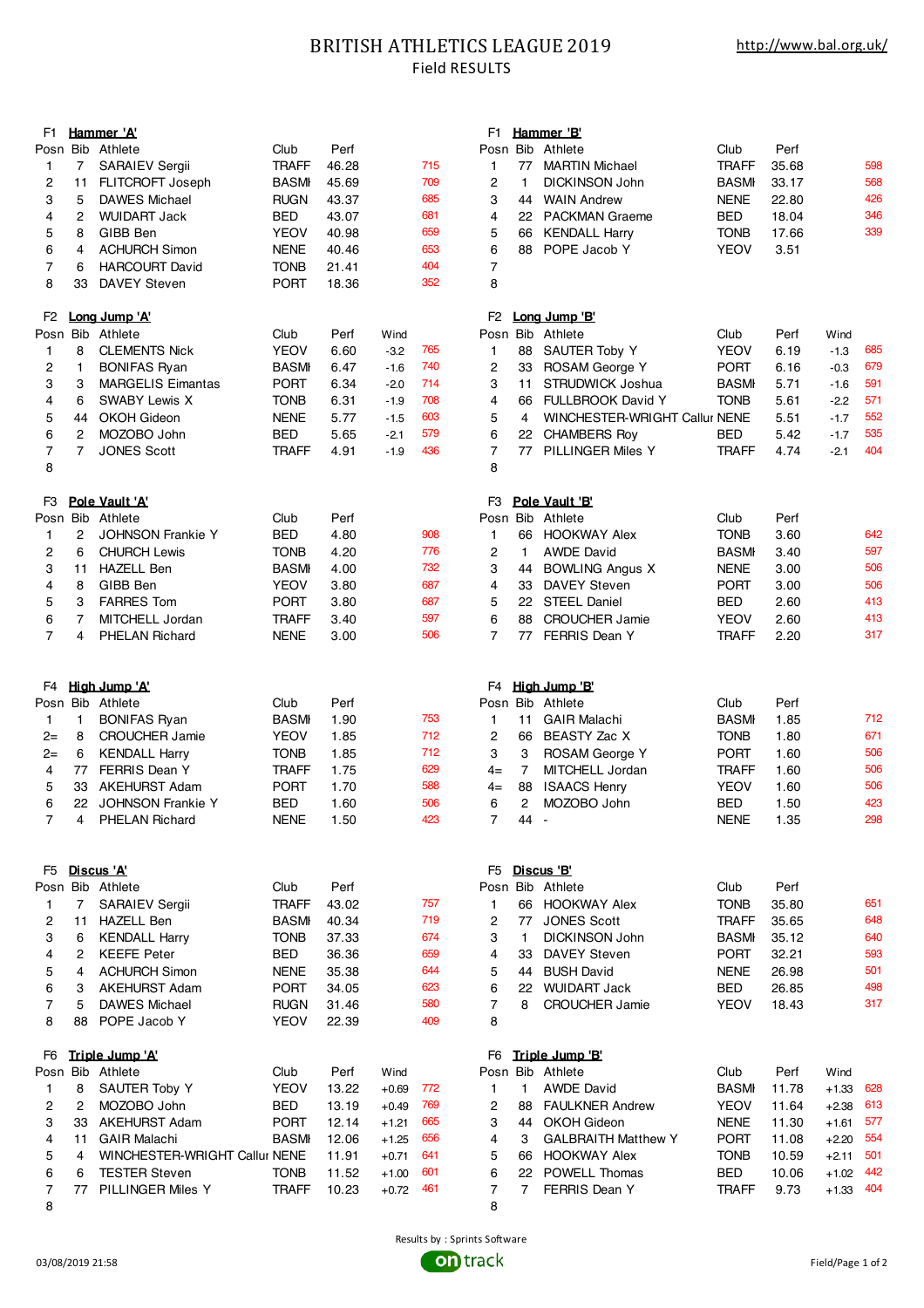### BRITISH ATHLETICS LEAGUE 2019 Field RESULTS

| F7   |          | Javelin 'A'              |              |       |     | F7             |          | <u>Javelin 'B'</u>    |              |       |     |
|------|----------|--------------------------|--------------|-------|-----|----------------|----------|-----------------------|--------------|-------|-----|
| Posn | Bib      | Athlete                  | Club         | Perf  |     | Posn           | Bib      | Athlete               | Club         | Perf  |     |
|      | 33       | <b>AKEHURST Adam</b>     | <b>PORT</b>  | 51.29 | 740 |                | 6        | <b>KENDALL Harry</b>  | <b>TONB</b>  | 50.06 | 725 |
| 2    | 11       | <b>HAZELL Ben</b>        | <b>BASMI</b> | 50.68 | 732 | $\overline{2}$ | 3        | DUXBURY Kameron Y     | <b>PORT</b>  | 48.84 | 709 |
| 3    | 66       | <b>FULLBROOK David Y</b> | TONB         | 50.62 | 732 | 3              |          | <b>BONIFAS Ryan</b>   | <b>BASMI</b> | 46.38 | 677 |
| 4    |          | <b>CHAMBERS Roy</b>      | BED          | 47.41 | 690 | 4              | 44       | <b>BUSH David</b>     | <b>NENE</b>  | 38.13 | 564 |
| 5    | 4        | <b>ACHURCH Simon</b>     | <b>NENE</b>  | 44.53 | 652 | 5              | 22       | <b>STEEL Daniel</b>   | <b>BED</b>   | 34.27 | 508 |
| 6    |          | <b>FLETCHER Jacob</b>    | TRAFF        | 38.12 | 564 | 6              | 8        | <b>SAUTER Toby Y</b>  | <b>YEOV</b>  | 31.72 | 470 |
| 7    | 88       | POPE Jacob Y             | <b>YEOV</b>  | 36.98 | 548 |                | 77       | <b>SCIACCA Ryan</b>   | <b>TRAFF</b> | 31.61 | 468 |
| 8    | 5        | <b>DAWES Michael</b>     | <b>RUGN</b>  | 30.53 | 451 | 8              |          |                       |              |       |     |
| F8   | Shot 'A' |                          |              |       |     | F8             | Shot 'B' |                       |              |       |     |
|      |          |                          |              |       |     |                |          |                       |              |       |     |
| Posn | Bib      | Athlete                  | Club         | Perf  |     | Posn           |          | Bib Athlete           | Club         | Perf  |     |
|      | 6        | <b>CHURCH Lewis</b>      | TONB         | 12.93 | 754 |                | 66       | <b>HOOKWAY Alex</b>   | <b>TONB</b>  | 12.00 | 695 |
| 2    | 3        | <b>AKEHURST Adam</b>     | <b>PORT</b>  | 12.58 | 732 | 2              | 77       | <b>MARTIN Michael</b> | <b>TRAFF</b> | 11.23 | 644 |
| 3    |          | <b>JONES Scott</b>       | <b>TRAFF</b> | 12.15 | 705 | 3              |          | <b>DICKINSON John</b> | <b>BASMI</b> | 10.59 | 600 |
| 4    | 4        | <b>ACHURCH Simon</b>     | <b>NENE</b>  | 11.77 | 680 | 4              | 33       | <b>DAVEY Steven</b>   | <b>PORT</b>  | 9.76  | 540 |
| 5    | 11       | <b>HAZELL Ben</b>        | <b>BASMI</b> | 11.24 | 644 | 5              | 44       | <b>WAIN Andrew</b>    | <b>NENE</b>  | 9.53  | 522 |
| 6    | 22       | <b>KEEFE Peter</b>       | <b>BED</b>   | 10.22 | 573 | 6              | 2        | <b>CHAMBERS Roy</b>   | BED          | 9.07  | 487 |
|      | 88       | <b>PRIOR Simon</b>       | <b>YEOV</b>  | 9.47  | 518 |                | 8        | POPE Jacob Y          | YEOV         | 7.61  | 364 |
| 8    | 5        | <b>DAWES Michael</b>     | <b>RUGN</b>  | 8.84  | 469 | 8              |          |                       |              |       |     |